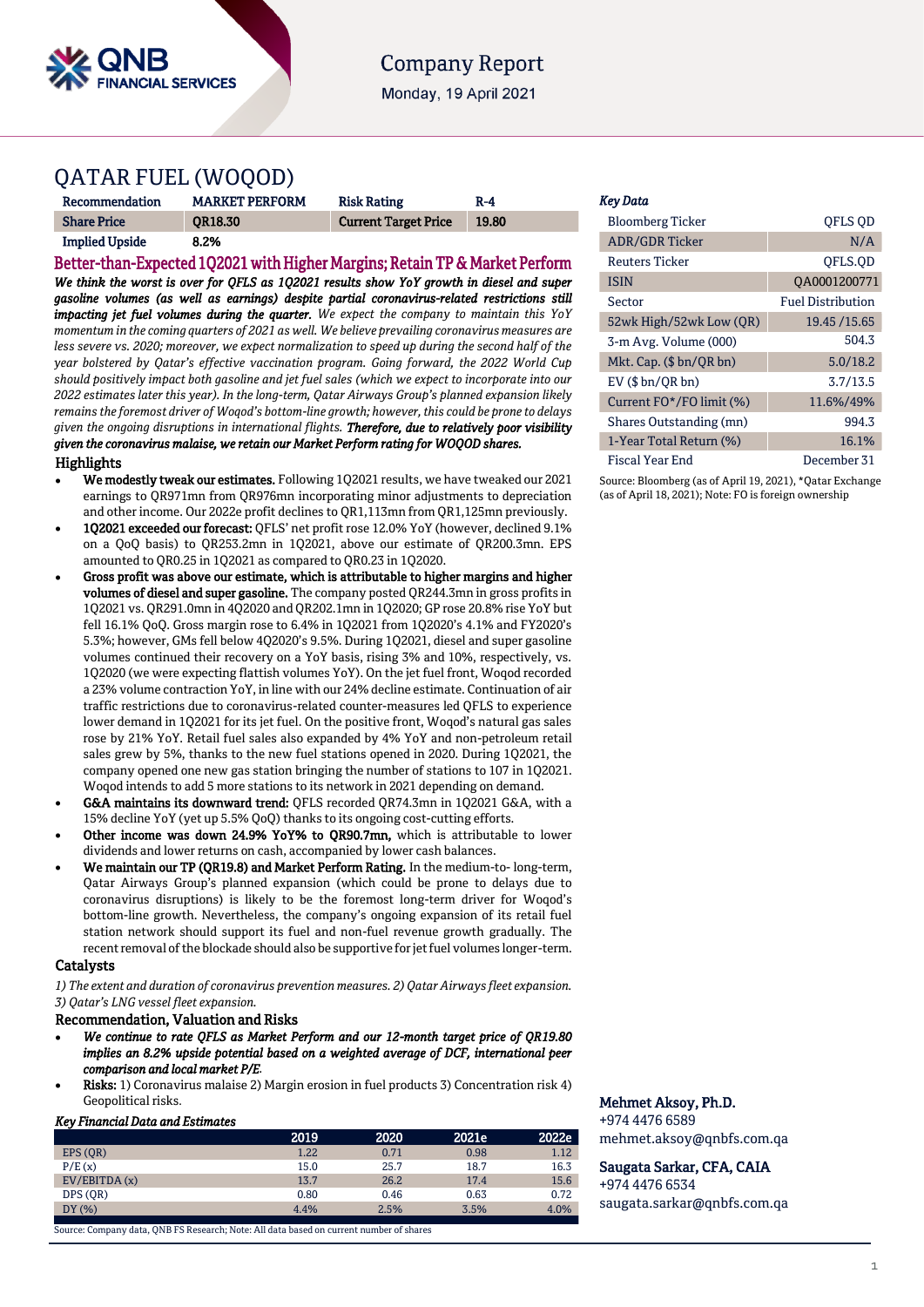

# **Company Report**

Monday, 19 April 2021

# **Detailed Financial Statements**

# **Income Statement (QRmn)**

| 2017         | 2018         | 2019     | 2020         | 2021e    | 2022e        |
|--------------|--------------|----------|--------------|----------|--------------|
| 17,372       | 23,155       | 22,446   | 13,245       | 20,250   | 21,497       |
| 16,193       | 22,001       | 21,281   | 12,549       | 19,285   | 20,432       |
| 1,179        | 1,154        | 1,165    | 697          | 965      | 1,064        |
| 360          | 319          | 256      | 302          | 261      | 233          |
| 69           | 53           | 55       | 34           | 40       | 72           |
| 750          | 783          | 854      | 361          | 664      | 760          |
| 1,043        | 1,090        | 1,129    | 618          | 951      | 318          |
| 242          | 314          | 253      | 228          | 267      | 329          |
| 104          | 147          | 151      | 139          | 69       | 68           |
| $\mathbf{0}$ | $\mathbf{0}$ | $\Omega$ | $\mathbf{0}$ | $\Omega$ | $\mathbf{0}$ |
| $-132$       | -84          | $-42$    | $-20$        | -28      | $-44$        |
| 964          | 1,160        | 1,216    | 707          | 971      | 1,113        |
|              |              |          |              |          |              |
| 5.5%         | 5.0%         | 5.4%     | 5.3%         | 4.8%     | 5.2%         |
| 994          | 994          | 994      | 994          | 994      | 994          |
| 0.97         | 1.17         | 1.22     | 0.71         | 0.98     | 1.12         |
| 0.80         | 0.80         | 0.80     | 0.46         | 0.63     | 0.72         |
|              |              |          |              |          |              |

Note: EPS based on current number of shares

Source: Company data, QNB FS Research

# **Balance Sheet (QRmn)**

|                                                           | 2017         | 2018         | 2019   | 2020     | 2021e    | 2022e        |
|-----------------------------------------------------------|--------------|--------------|--------|----------|----------|--------------|
|                                                           |              |              |        |          |          |              |
| Cash & Cash Equivalents                                   | 4,363        | 4,995        | 3,014  | 2,251    | 2,010    | 2,349        |
| Accounts Receivable & Prepayments                         | 2,296        | 2,518        | 1,485  | 1,884    | 2,880    | 3,057        |
| Other Recevables and Prepayments                          | 448          | 220          | 159    | 127      | 194      | 206          |
| Due From Related Parties                                  | 529          | 434          | 322    | 176      | 269      | 286          |
| Inventories                                               | 414          | 422          | 427    | 315      | 387      | 410          |
| <b>Total Current Assets</b>                               | 8,051        | 8,589        | 5,407  | 4,753    | 5,740    | 6,308        |
| Right of use assets                                       | $\mathbf{0}$ | $\mathbf{0}$ | 124    | 154      | 138      | 124          |
| Financial assets at fair value through other comp. income | 1,631        | 1,485        | 3,022  | 2,712    | 2,712    | 2,712        |
| Property, Plant & Equipment                               | 1,707        | 2,661        | 3,081  | 3,175    | 2,949    | 2,999        |
| <b>Non-Current Assets</b>                                 | 4,380        | 5,185        | 7,246  | 7,082    | 6,887    | 6,970        |
| <b>Total Assets</b>                                       | 12,431       | 13,775       | 12,653 | 11,835   | 12,627   | 13,278       |
|                                                           |              |              |        |          |          |              |
| Accounts Payable & Accruals                               | 4,939        | 5,140        | 3,633  | 2,979    | 3,292    | 3,488        |
| <b>Decomissioning Provisions</b>                          | $\mathbf{0}$ | $\mathbf{0}$ | 22     | 23       | $\Omega$ | $\mathbf{0}$ |
| Finance lease liability                                   | $\mathbf{0}$ | 6            | 20     | 37       | 37       | 37           |
| <b>Current Liabilities</b>                                | 4,939        | 5,146        | 3,676  | 3,040    | 3,329    | 3,525        |
| Due to related parties                                    | 0            | 233          | 81     | $\Omega$ | 0        | $\Omega$     |
| Long-Term Debt                                            | $\mathbf{0}$ | 25           | 105    | 119      | 125      | 131          |
| Employees end of service benefits                         | 131          | 92           | 89     | 90       | 95       | 99           |
| <b>Non-Current Liabilities</b>                            | 131          | 350          | 275    | 209      | 219      | 230          |
| <b>Total Liabilities</b>                                  | 5,069        | 5,496        | 3,951  | 3,248    | 3,548    | 3,755        |
| <b>Shareholder's Equity</b>                               | 7,072        | 8,031        | 8,495  | 8,431    | 8,871    | 9,315        |
| Minority Interest                                         | 290          | 247          | 207    | 156      | 207      | 207          |
| Liabilities & Shareholder's Equity                        | 12,431       | 13,775       | 12,653 | 11,835   | 12,627   | 13,278       |
|                                                           |              |              |        |          |          |              |

Source: Company data, QNB FS Research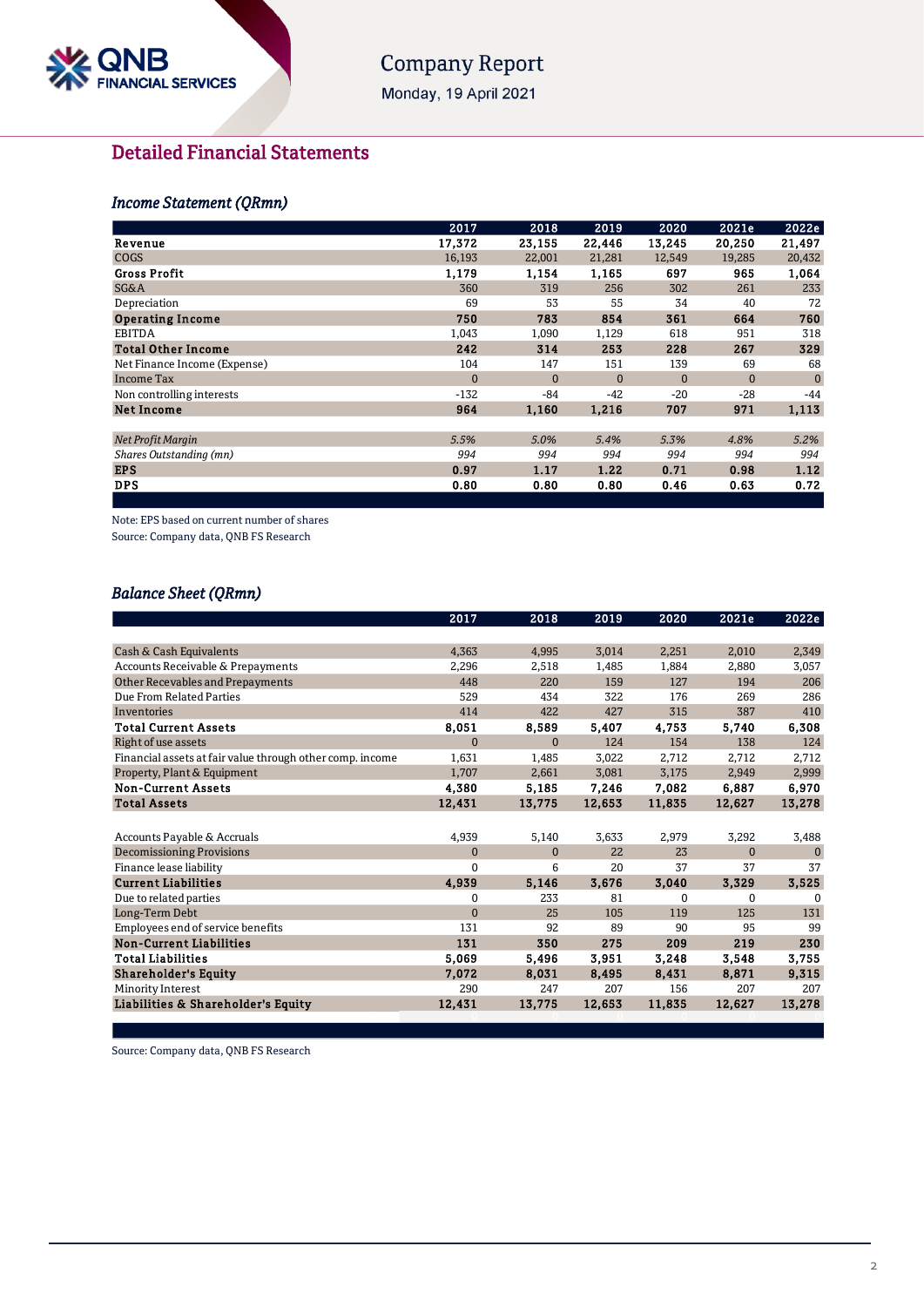

# Company Report

Monday, 19 April 2021

# Ratio Analysis

| <b>Key Metrics</b>                                  |        |        |        |         |        |        |
|-----------------------------------------------------|--------|--------|--------|---------|--------|--------|
| Particulars                                         | 2017   | 2018   | 2019   | 2020    | 2021e  | 2022e  |
| <b>Growth Rates</b>                                 |        |        |        |         |        |        |
| Revenue                                             | 26.6%  | 33.3%  | (3.1%) | (41.0%) | 52.9%  | 6.2%   |
| <b>Gross Profit</b>                                 | 2.1%   | (2.1%) | 1.0%   | (40.2%) | 38.5%  | 10.3%  |
| EBITDA                                              | 14.7%  | 4.5%   | 3.6%   | (45.3%) | 54.0%  | 9.2%   |
| <b>EBIT</b>                                         | 16.0%  | 6.5%   | 3.6%   | (45.6%) | 56.0%  | 6.1%   |
| PAT/EPS                                             | N/M    | 20.3%  | 4.9%   | (41.8%) | 37.3%  | 14.6%  |
| <b>DPS</b>                                          | N/M    | 0.0%   | 0.0%   | (42.5%) | 37.3%  | 14.6%  |
| <b>Operating Ratios</b>                             |        |        |        |         |        |        |
| Gross Margin                                        | 6.8%   | 5.0%   | 5.2%   | 5.3%    | 4.8%   | 5.0%   |
| Gross Margin, Excluding Depreciation & Amortization | 6.8%   | 5.0%   | 5.2%   | 5.3%    | 4.8%   | 5.0%   |
| <b>EBITDA</b> Margin                                | 6.0%   | 4.7%   | 5.0%   | 4.7%    | 4.7%   | 4.8%   |
| <b>EBIT Margin</b>                                  | 5.6%   | 4.5%   | 4.8%   | 4.4%    | 4.5%   | 4.5%   |
| Net Margin                                          | 5.5%   | 5.0%   | 5.4%   | 5.3%    | 4.8%   | 5.2%   |
| <b>Finance Ratios</b>                               |        |        |        |         |        |        |
| Debt-Equity Ratio                                   | 0%     | 0%     | 1%     | 1%      | 1%     | 1%     |
| Net Debt-Equity Ratio                               | $-62%$ | $-62%$ | $-34%$ | $-25%$  | $-21%$ | $-24%$ |
| Net Debt-to-Capital                                 | N/M    | N/M    | $-52%$ | $-34%$  | $-27%$ | $-31%$ |
| Net Debt-to-EBITDA                                  | $-4.2$ | $-4.6$ | $-2.6$ | $-3.5$  | $-2.0$ | $-2.1$ |
| <b>Interest Coverage</b>                            | N/M    | N/M    | N/M    | N/M     | N/M    | N/M    |
| <b>Return Ratios</b>                                |        |        |        |         |        |        |
| ROIC                                                | 13.8%  | 12.9%  | 12.5%  | 6.8%    | 10.1%  | 10.2%  |
| <b>ROE</b>                                          | 13.6%  | 14.4%  | 14.3%  | 8.4%    | 11.0%  | 11.9%  |
| <b>ROA</b>                                          | 7.8%   | 8.4%   | 9.6%   | 6.0%    | 7.7%   | 8.4%   |
| <b>Liquidity Ratios</b>                             |        |        |        |         |        |        |
| <b>Current Ratio</b>                                | 1.6    | 1.7    | 1.5    | 1.6     | 1.7    | 1.8    |
| Quick Ratio                                         | 1.5    | 1.6    | 1.4    | 1.5     | 1.6    | 1.7    |
| <b>Valuation</b>                                    |        |        |        |         |        |        |
| EV/Sales                                            | 0.8    | 0.6    | 0.7    | 1.2     | 0.8    | 0.8    |
| EV/EBITDA                                           | 13.5   | 12.4   | 13.7   | 26.2    | 17.4   | 15.6   |
| EV/EBIT                                             | 14.5   | 13.0   | 14.4   | 27.8    | 18.1   | 16.7   |
| P/E                                                 | 18.9   | 15.7   | 15.0   | 25.7    | 18.7   | 16.3   |
| P/BV                                                | 2.6    | 2.3    | 2.1    | 2.2     | 2.1    | 2.0    |
| Dividend Yield                                      | 6.3%   | 4.7%   | 4.4%   | 2.5%    | 3.5%   | 4.0%   |
|                                                     |        |        |        |         |        |        |

Source: Company data, QNB FS Research